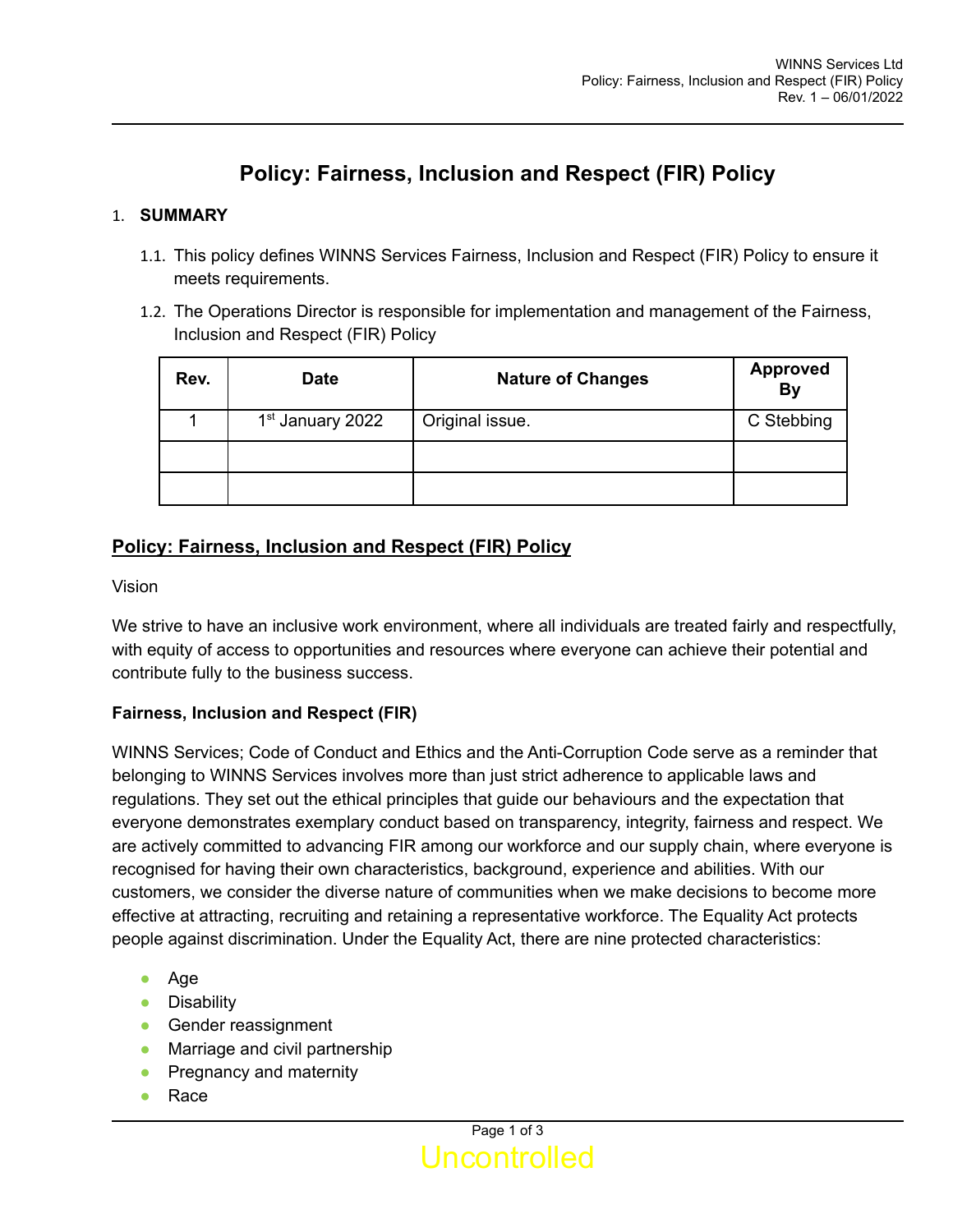- Religion and belief
- Sex
- Sexual orientation

All employees are made aware of and must comply with the latest legislation and best practice in this area. The behaviours of our people help to embed FIR across the business, reflecting one of our core values Integrity.

## **Equity of Opportunity**

Equality suggests that everyone is at a particular starting point and should be treated the same. It seeks to promote fairness, but it can only work if everyone starts from the same place and needs the same level of support. Equity, by way of contrast, aims to give everyone what they need to be successful. It focuses on equality of outcomes. Equity of opportunity is about ensuring everybody has an equal chance to take up and make full use of the opportunities, on offer and to fulfil their own potential. We recognise that sometimes we must treat some people differently (positive action) for them to experience equitable treatment with access to the same opportunities as other people. We commit to ensuring that all groups and individuals within our workforce and supply chain have equity of opportunity to benefit from the services and employment opportunities we provide. In particular, we commit to:

- Ensuring that people are treated fairly, respectfully and are protected from discrimination, bullying or harassment.
- Raising awareness of the impact of bias, conscious and unconscious.
- Providing fair and open access to development opportunities to fully utilise the talents of all our employees.
- Improving the sourcing, recruitment and retention of people from diverse backgrounds.
- Ensuring that employment decisions are fair and objective.
- Reviewing policies to ensure they reflect our commitment to FIR.
- Empowering our people to challenge and report any inappropriate or discriminatory behaviour they encounter or witness on the part of someone else.
- Taking the appropriate steps when concerns arise.

#### **Discrimination (direct or indirect), victimisation, bullying or harassment**

All employees are responsible for compliance with this policy and ensuring that any conduct that may be interpreted as discrimination, victimisation, bullying or harassment does not take place. It is not the intention that decides whether inappropriate conduct has taken place, but whether the recipient or observer feels the behaviour is unacceptable. All allegations will be dealt with in a serious and confidential manner and no employee will be victimised for raising a complaint.

## **Monitoring**